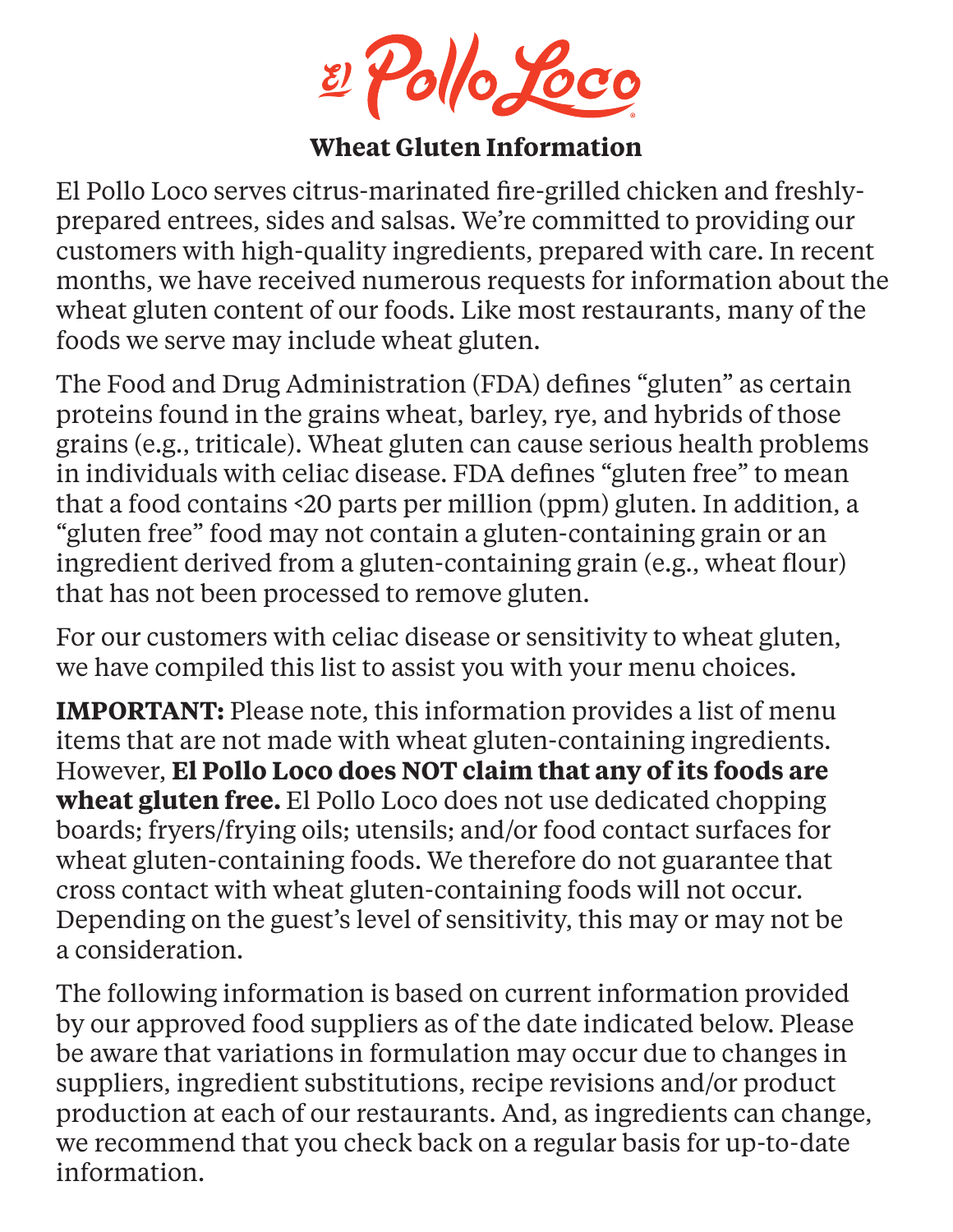#### **MENU ITEMS THAT DO NOT USE WHEAT GLUTEN-CONTAINING INGREDIENTS:**

Effective Date 6/2/2022

#### **Fire-Grilled Bone-In Chicken**

- Chicken Breast
- Chicken Wing
- Chicken Leg
- Chicken Thigh

#### **Entrees**

- Original Pollo Bowl®
- Double Chicken Bowl
- Grande Avocado Chicken Bowl
- Chicken Taco al Carbon

### **Pollo Fit Menu**

• Double Chicken Avocado Salad

# **Starters**

- Tortilla Chips
- Guacamole
- Chips and Guacamole

# **Salsas & More**

- House Salsa
- Pico de Gallo Salsa
- Avocado Salsa
- Salsa Roja
- Sour Cream
- Jalapeno Hot Sauce (packet)

# **Sides**

- Rice
- Pinto Beans
- Charro Beans\*\*
- Broccoli
- Corn
- Coleslaw
- Mashed Potatoes (without Gravy)
- Loco Side Salad w/Creamy Cilantro Dressing

### **Dressings & Extras**

- 6" Corn Tortilla
- Creamy Cilantro Dressing
- Mexican Vinaigrette

#### **Drinks**

- Cherry Coke®
- Coca-Cola®
- Diet Coke®
- Dr. Pepper®
- Diet Dr. Pepper®\*
- Barq's Root Beer®
- Fanta® Orange
- FUZE® Sweetened Raspberry Iced Tea
- Gold Peak® Fresh-Brewed Mango Passion Fruit Iced Tea
- Gold Peak® Fresh-Brewed Unsweetened Iced Tea
- Gold Peak® Fresh-Brewed Sweetened Iced Tea\*
- Hi-C® Flashin' Fruit Punch®
- Horchata
- Minute Maid® Lemonade
- Minute Maid® Strawberry Lemonade
- Sprite®
- Vitaminwater® XXX
- Nestlé® Pure Life® Bottled Water

*\*Texas and Lafayette restaurants only. \*\*Texas restaurants only.*